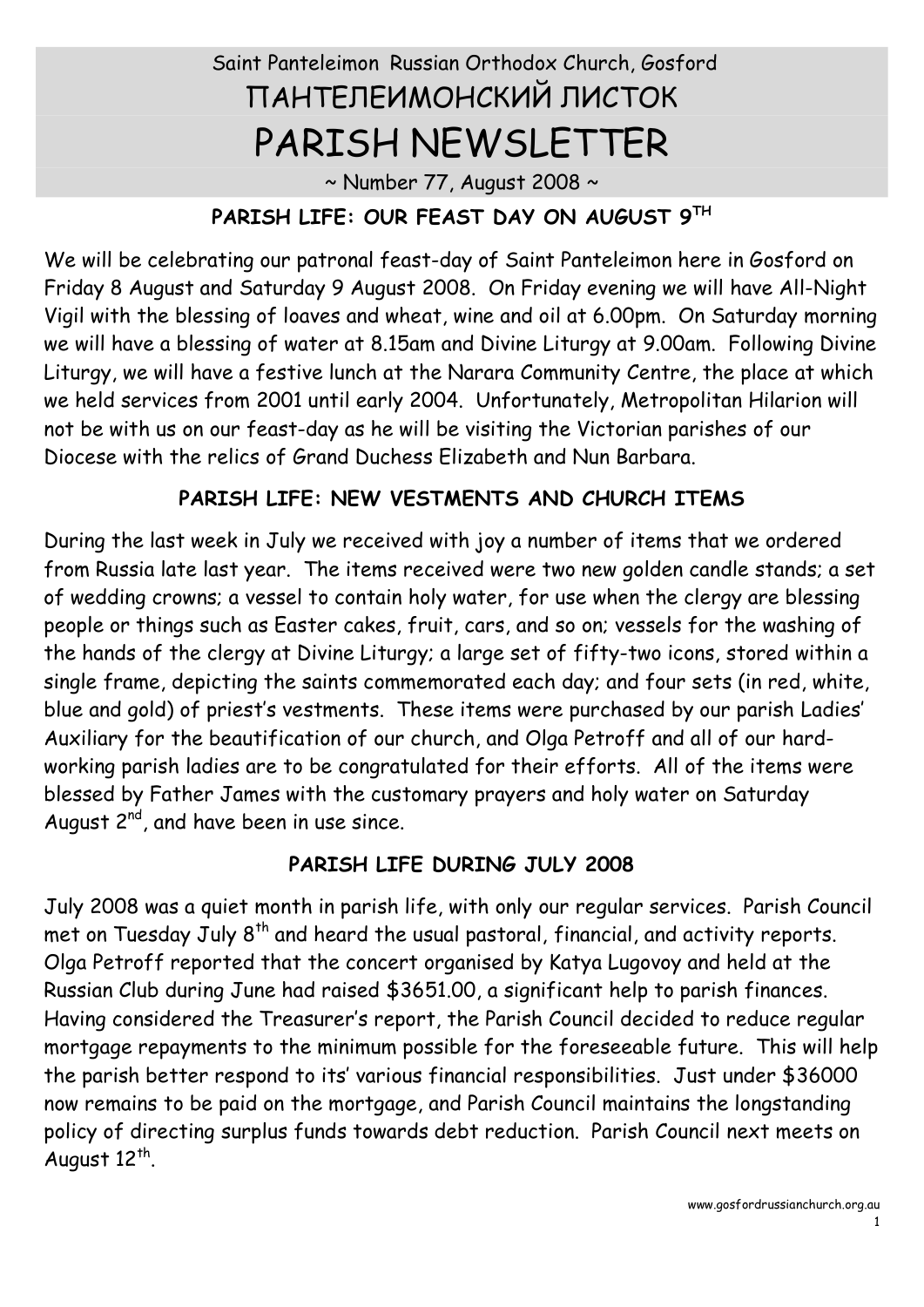## **CHURCH LIFE: EPISTLE OF THE FIRST HIERARCH OF THE RUSSIAN ORTHODOX CHURCH OUTSIDE OF RUSSIA ON THE CELEBRATION OF THE MEMORY OF HOLY PRINCE VLADIMIR THE GREAT, EQUAL-TO-THE-APOSTLES, AND THE 1020TH ANNIVERSARY OF THE CONVERSION OF RUSSIA**

Right reverend brother archpastors, most honorable pastors, brethren, sisters and children, beloved in the Lord!

With a sense of profound spiritual joy I greet all of you on the day of the commemoration of Holy Prince Vladimir the Great, Equal-to-the-Apostles, the godfather and enlightener of the peoples of the Russian land, and on the noteworthy 1,020<sup>th</sup> anniversary of the conversion of Russia. Our hearts are now directed towards three commemorations: the first is Saint Vladimir's conversion to Christ and his own baptism; the second is the baptism of the inhabitants of Kiev; and the third is that which happened after that of the Kievans: the conversion of all Russia.

Having accepted the Christian faith with all his soul, Holy Prince Vladimir the Great was totally transformed spiritually: from a crude pagan he became a saint, an equal of the apostles. The peoples of our homeland are eternally in his debt for instilling in them the highest Christian traits of character: piety, patience, guilelessness, forgiveness of enemies, humility, loving-kindness, the doing of good, and especially, love for children and all of this to a greater degree than one finds among other peoples. What an indescribable impression was made on the newly-baptised Russian people by Vladimir's generosity, which was shown to be benefaction on a state-wide level. This trait of Vladimir is also reflected in the character of our sinful but good fellow Russians, from almsgiving to pity for criminals condemned to death, inclusive. Invisibly, in spirit, our common godfather is with us now: Prince Vladimir is with us in his love, his kindness, his precepts and his prayerful intercession.

988 AD was a particular year of God's providence, an exceptional year in the history of the Russian Orthodox Church. According to tradition, its birth was foreseen prophetically by Holy Apostle Andrew the First-called. This was the will of our heavenly Father, since, as Christ said, "No one can come to Me except My Father bring him." And it is He Who has drawn the Russian people to share in the life of the Christian Church. The seal of the gift of the Holy Spirit has been set upon the new Church. Like a bride it has been clothed in the radiant apparel of divine grace. From the sanctified waters of the Dniepr emerged a new people, born of water and the Holy Spirit. Over our common font and the mountains of Kiev, over the whole expanse of Russia, shone the light of new life bearing a concept of holiness hitherto unknown to our forebears. Therefore, together with the famous theologian and historian of the Russian Orthodox Church, Metropolitan Macarius (Bulgakov) of Moscow, who rests in the Cathedral of the Dormition at the Holy Trinity-Saint Sergius Lavra, on these festive days we

[www.gosfordrussianchurch.org](http://www.rocor.org.au/stpanteleimonchurch/).au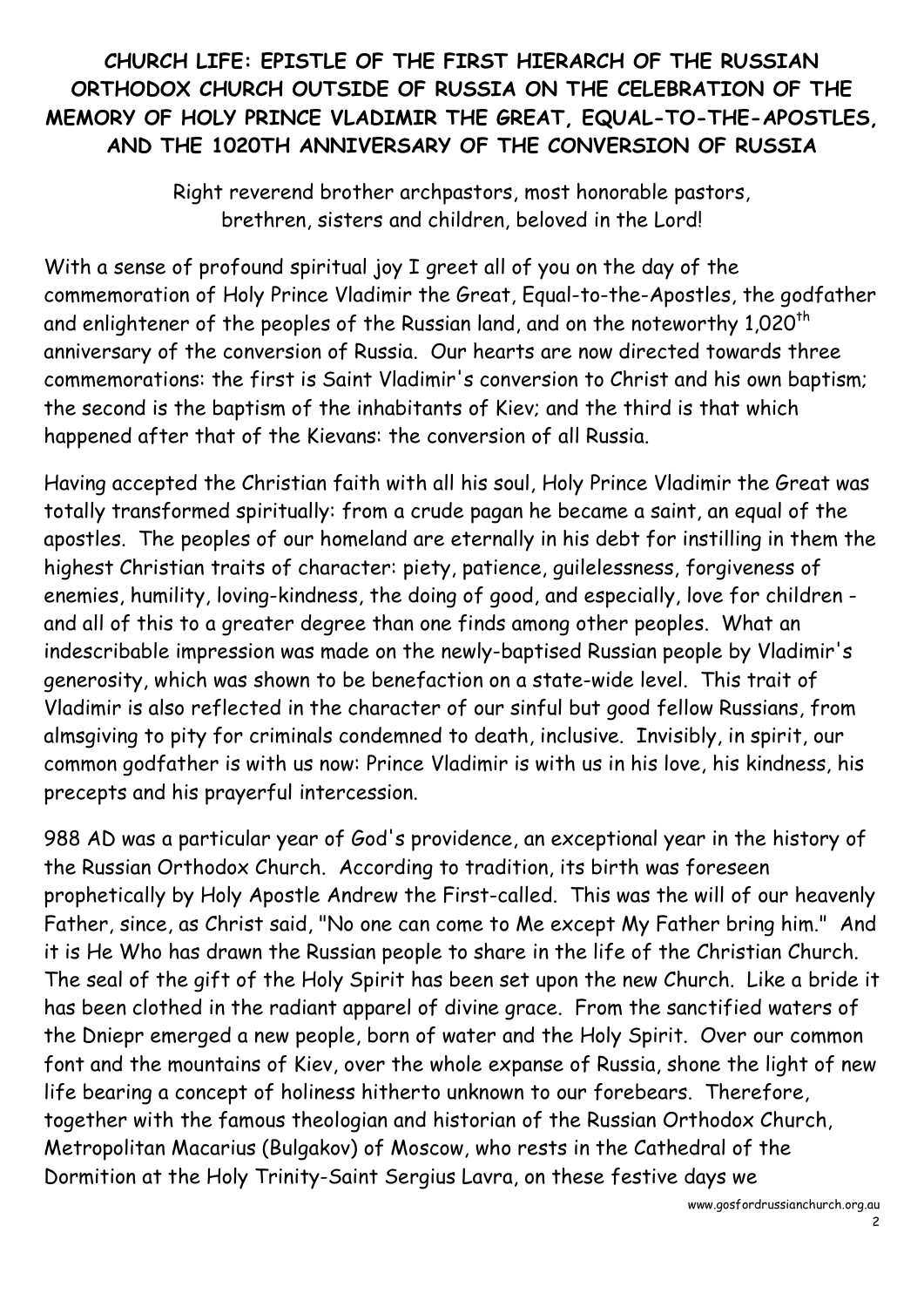triumphantly exclaim: "This event is beyond doubt the most important of all that had ever happened on the face of the Russian land…".

1988 was also a special year for the Russian Orthodox Church. By that time the Russian Orthodox Church had justified its vocation. It had glorified many holy favourites of God and washed the whole Russian land in the blood of its new martyrs and confessors. This became the seed of a second Conversion of Russia, its gradual spiritual rebirth. Glory to God! The Lord spared His people, according to His true word (Joel, Ch. 2), and began to transform the bloody Russian Golgotha into the radiant joy of the Resurrection. As is well known, the Sacrament of Repentance is often called a "second baptism", and the word "repentance" itself is (in Russian) a precise translation of the Greek word for "turning around", "change". Those great changes that took place at that time in the life of our nation were signs of hope, signs of that a process of repentance and the restoration of our souls had begun. Repentance is a great spiritual struggle that is undertaken in the name of the restoration of life.

Therefore, along with our gratitude to God, sincere repentance must also be present in our prayers today. For therein lies genuine restoration, the attainment of righteousness, the re-establishment of what is good, beautiful and true, the acquisition of hope, humility and boldness. And if such be the will of God, we will celebrate and rejoice over the victory of our Church together with the glorious, invincible martyrs. All of us,<br>whether we are good or bad Christians, rejoice on these days, for the persecutors were unable to destroy us, to slay all the servants of the Church, and to make of our homeland a nest of the darkest obscurantism and godlessness. Let us further place our hope in the invincible power of the Founder and Head of the Church and on His promise that it will never be overcome. Let God arise, and let His enemies be scattered! Let Him rise again in our hearts, as once He arose in the heart of our godfather, the holy, right-believing Prince Vladimir the Great, equal of the apostles and enlightener of Rus'! Amen.

With love in the Lord, and asking your holy prayers,

+Hilarion, Metropolitan of New York & Eastern America

15/28 July 2008

#### **PARISH LIFE: SERVICES DURING AUGUST**

Apart from services on the weekend of Saturday 2 $^{\mathsf{nd}}$  and Sunday 3 $^{\mathsf{rd}}$ , and for our feastday, we will also have services during August on Saturday 16<sup>th</sup> and Sunday 17<sup>th</sup>; on Monday 18<sup>th</sup> and Tuesday 19<sup>th</sup>, for the Great Feast of the Transfiguration of the Lord (remember to bring a basket of fruit for blessing on Tuesday 19<sup>th</sup>); and on Sunday 31<sup>st</sup>,<br>our occasional English-language Divine Liturgy.